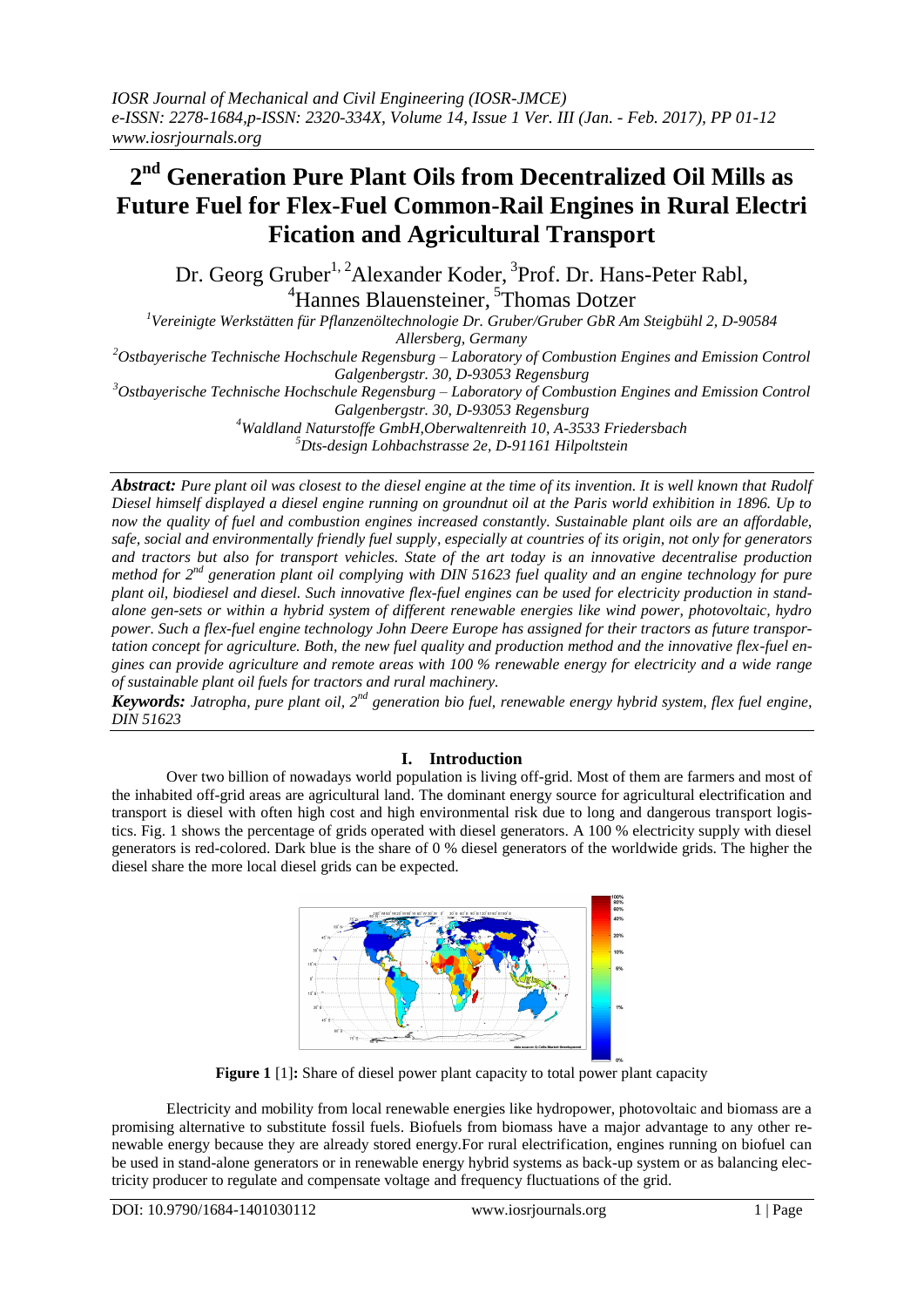The same biofuel can additionally be used for agricultural machineries like tractors, trucks, pick-ups which cannot be replaced by electro mobility. Biofuels are especially suited for rural electricity and transport because agriculture can produce the biofuels by themselves. So, biofuels are a backbone in rural areas due to the possibility of feasible local production and consumption for electricity and mobility in context with other renewable energy systems. For safe, reliable and economic mobility and electricity production, VWP-Gruber and partners worked on a sustainable fuel supply and reliable engine and hybrid energy systems.

### **II. 2 nd Generation Pure Plant Oils From Decentralized Oil Mills**

Future biofuels require a holistic approach of a feasible,  $CO<sub>2</sub>$  efficient and sustainable production concept integrated into an application strategy of high-end common-rail engines with diesel, biodiesel, plant oil multi fuel capability, high fuel efficiency and low emissions at the same time. Biodiesel is plant oil which by transesterification is adapted to standard serial diesel engines. In contrary, to use pure plant oil as fuel, regular diesel engines have to be technically adapted for consumption of this high viscosity fuel. However, now, with the worldwide market appearance of modern common-rail engines and advanced exhaust gas after-treatment systems, also the utilization of biodiesel requires an engine adaptation. Therefore engine producers have drawn back approval for 100 % biodiesel usage for their advanced stage 3A, 3B and stage 4 engines. Since both biofuels require an engine adaptation, the pure plant oil concept has several advantages to the utilization of biodiesel. In comparison to biodiesel, pure plant oil is an ideal fuel for transportation and storage because it lacks hygroscopic and is considered as an inflammable and non-water hazardous product with higher energy content per liter (about 8 %) than biodiesel.

The direct utilization of pure plant oil in adapted diesel engines saves the whole chemical process of transesterification into biodiesel with substantial reduction in cost,  $CO<sub>2</sub>$  and transportation effort. The production of pure plant oil is a simple mechanical/physical pressing and filtering process with no methanol/ethanol demand and glycerin leftover. In comparison to other biofuels like alcohol, biogas or biodiesel, pure plant oil in advanced diesel engines is the combination of highest fuel density with highest engine fuel efficiency. For a long time, pure plant oil was considered as a non-future 1<sup>st</sup> generation fuel which can be used only in adapted simple TIER 1 and TIER 2 diesel engines. Due to the excellent physical properties of pure plant oil, VWP-Gruber, Dts Design and Waldland for many years focused on both the improvement of fuel quality and engine combustion technology. First fuel quality norms for pure plant oil (DIN V51605) and biodiesel (EN 14214) allowed a high content of alkali and earth-alkali like phosphorous (P), calcium (Ca) and magnesium (Mg). In DIN V51605 for pure rapeseed oil the limit for P was 12 mg/kg and for Ca/Mg 20 mg/kg [2]. Since P, Ca/Mg are found responsible for a reduced engine life span, poisoned catalytic converters and blocked particulate filters, VWP-Gruber and the Austrian company Waldland developed a new patent-protected oil production process to remove these minerals [3]. Fig. 2 describes the innovative process.



Figure 2: VWP/Waldland process for P, Ca/Mg cleaning.

Depending on the initial value of P, Ca/Mg in the crude oil and the desired reduction value in the clean oil, a particular combination of OBEFIL (filter and cleaning aid) dosage, stirring time, oil temperature and filtering effort is needed to reduce the content of P, Ca/Mg to the analytical limit of detection  $\langle 0.5 \text{ mg/kg} \rangle$  [4]. The innovative P, Ca/Mg purification process therefore can undercut the latest DIN 51605 fuel quality for rape seed oil respective the latest DIN 51623 fuel quality for different plant oils. For both DIN norms the limited parameter for P are 1mg/kg and for Ca/Mg 3mg/kg [5]. Adding an oxidation stabilizer improves storage conditions even of tropical plant oils in warm environment for more than one year. Because of the simple production process, 2nd generation plant oil can be produced everywhere in Asia, Latin America, Africa and Europe next to plant oil fields and plantations. This gives agriculture and remote areas or islands worldwide first-hand access to a sustainable, regionally produced high quality fuel.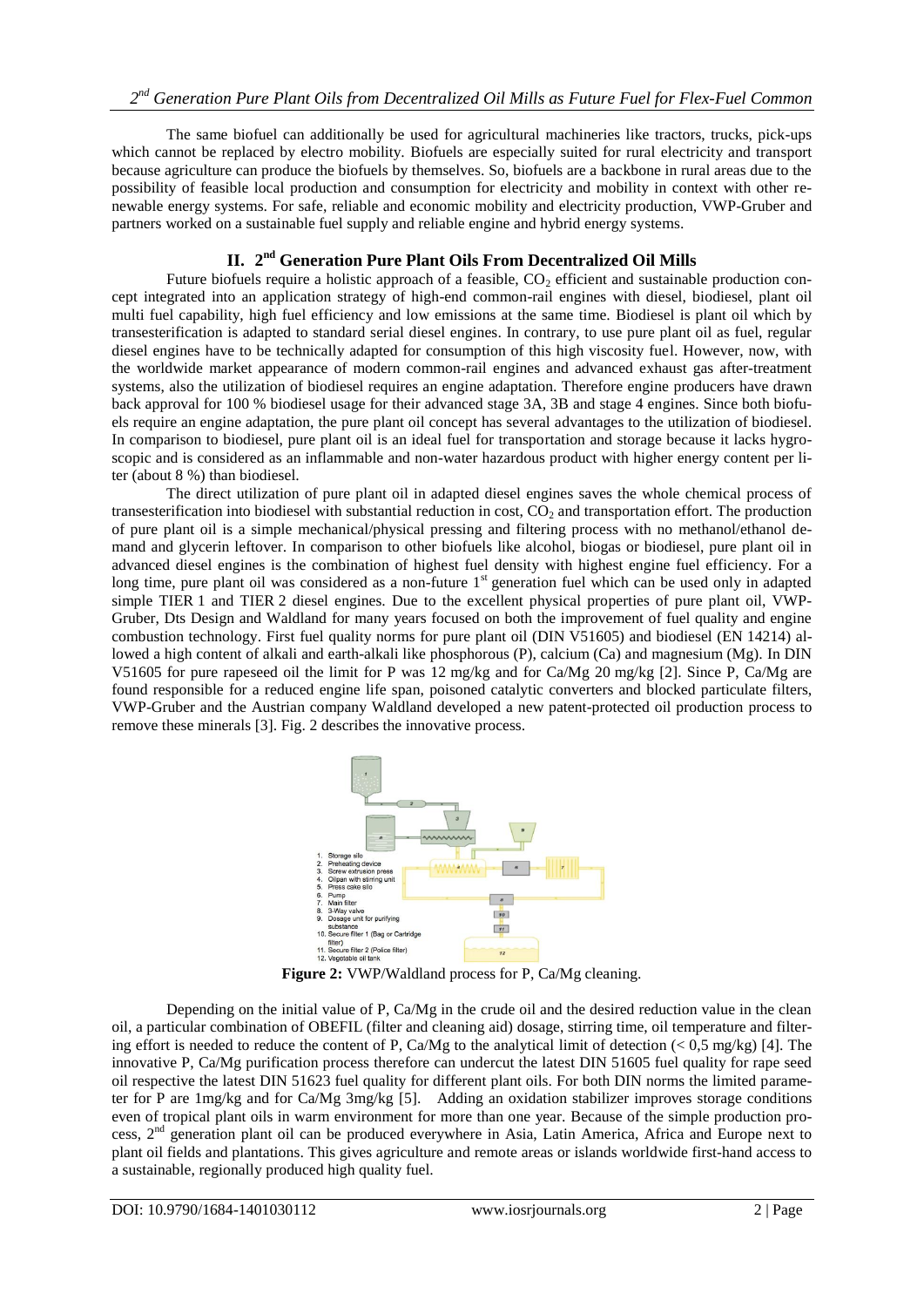Fig. 3 shows a decentralized oil mill in Ecuador/Manabi with oil press, fuel filter system and P, Ca/Mg purification system.



**Figure 3:** Decentralized oil mill in Manabi with VWP/Waldland purification system

The oil mill is able to produce up to 400,000 liters/year complying with the latest and most challenging fuel quality standard for international plant oils as fuel, the DIN 51623 standard [5]. In Germany and Austria, more than 200 decentralized oil mills are in operation. Since 2011, the oil mill from Manabi produces jatropha oil from so-called living fences for a renewable energy hybrid system on the Galapagos Island Floreana. In a public private partnership project subsidized by the German Ministry for Development Aid, in 2016 VWP-Gruber and WWF Germany will apply for certification of the Manabi Jatropha Oil Association following the sustainability standard of RSB (Roundtable on Sustainable Biomaterials). The Manabi smallholder project is considered as one of the most interesting sustainable biofuel projects in presence [6]. Up to 3,000 family farmer members collect and transport jatropha nuts from already existing living fences and produce sustainable jatropha fuel with a low CO<sub>2</sub> footprint for Galapagos Islands with their own decentralized oil mill (see Fig. 4).



**Figure 4**: Jatropha nuts harvest and transport in Manabi/Ecuador

The Manabi jatropha oil project can be a blue-print for highest fuel sustainability standard since jatropha avoids the food versus fuel conflict with no additional agricultural land or rainforest used, without irrigation and chemicals and a full respect to gender and social and property rights [7].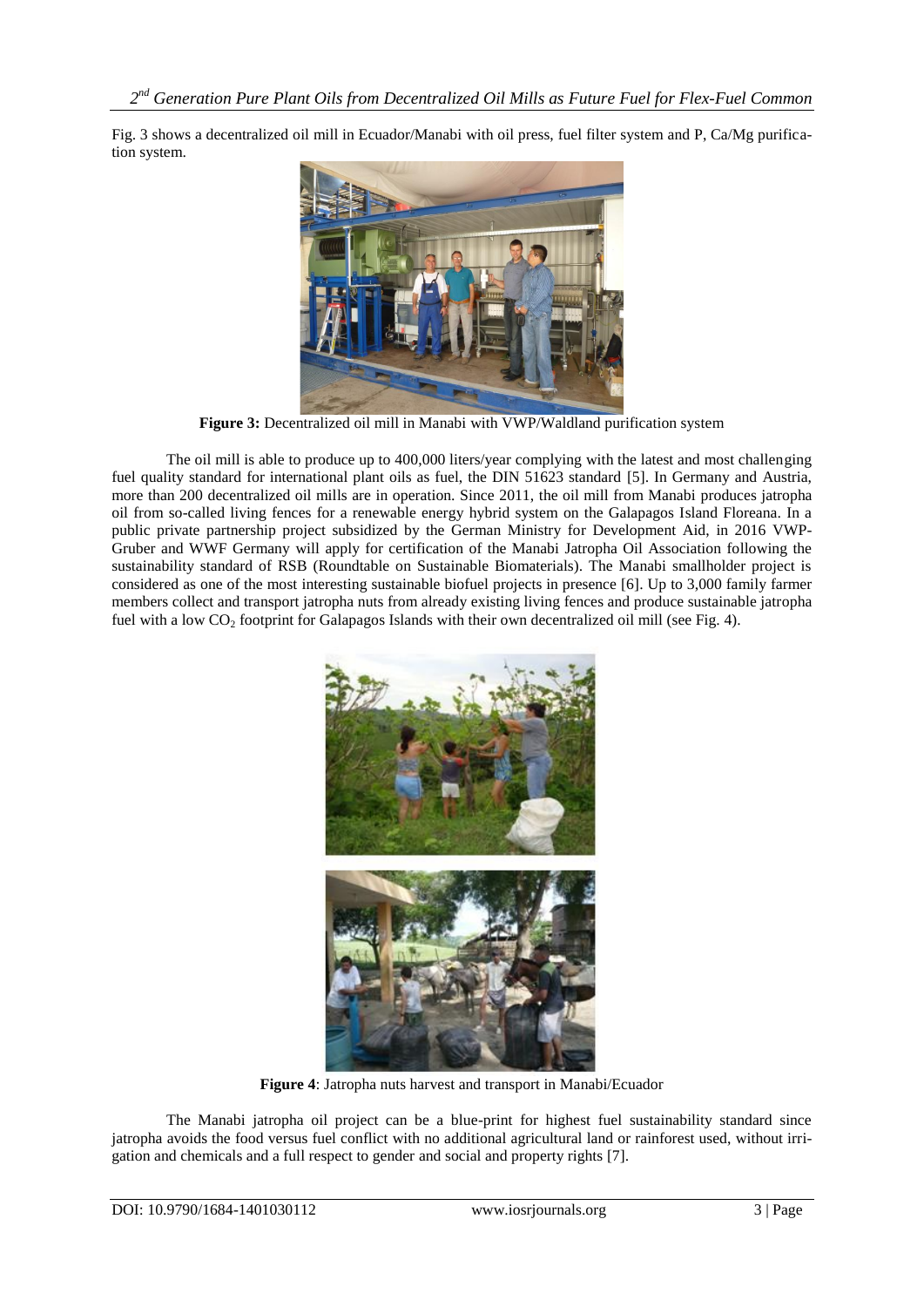## **III. Common-Rail Flex-Fuel Engines For Rural Electrification And Transport**

Among other combustion engines like gasoline engines for alcohol or biogas, diesel engines achieve highest fuel efficiency rates. Therefore, VWP-Gruber developed a new generation of flex-fuel common-rail engines which, after mechanical and electronical adaptation, can be fueled with 2<sup>nd</sup> generation plant oils, biodiesel, diesel or blends of these fuels. Such innovative flex-fuel common-rail engines can be used for electricity production or agricultural machineries like tractors, trucks or pick-ups.

### **3.1 Development of Flex-Fuel Common-Rail, High Pressure Injection Engines for Electrification**

In comparison to other liquid biofuels like alcohol or biomass to liquid (BTL), plant oils have got a 19- 50 times higher viscosity at 20 °C which automatically prevents the fuel from evaporation.This feature plus their high flash point (> 300 °C) and relatively low cetane number (indicator of ignitability) makes pure plant oils absolutely explosion-proof and non-hazardous to water, soil and air. It is the natural properties of plant oils which make them an ideal fuel for transport, logistic storage and an obvious choice as a natural fuel for mobility and electricity. But exactly the natural parameters which lead to the legal risk classification "non-inflammable fuel" cause combustion problems within a diesel engine at the same time. Therefore, series diesel engines have to be technically adapted before being able to burn pure plant oils.

To adapt pure plant oil to the engine like the biodiesel process does, was no option for VWP-Gruber. Due to in biodiesel lowered parameters for viscosity, flame point and increased cetane number, the new plant oil fuel biodiesel loses its legally classification as "non-inflammable fuel" and non-hazardous for water with huge disadvantages for transport, storage and consumer risks. For adaptation of diesel engines to pure plant oil as fuel, no master adaptation kit exists which fits for all diesel engines. Moreover, since every diesel engine producer creates an individual diesel technology also the adaptation techniques have to follow these individual diesel designs with individual problem solving technologies. The following Fig. 5 describes the basic technical changes for a flex-fuel common-rail engine.



**Figure 5:** Basic adaptation for a common-rail engine [8]

- Powerful fuel supply with fuel detection system with automatic pressure and volume regulation as a function of changing fuel temperature and viscosity [9],
- internal heating device of injectors for improved cold start and emissions [10],
- software adaptation with different software architectures depending on required emission class [11]
- and actual fuel type [12].

After applying these basic and several individual adaptation measures, common-rail engines can perform multiple fuels (pure plant oil, biodiesel, and diesel) with one tank (flex-fuel) in stationary or mobile engines of different sizes. A tractor producer with this innovative all fuel engine technology was awarded with a gold metal at one of the internationally biggest agricultural fairs [13].

### **3.2 2 nd Generation Pure Plant Oil for Electricity Production**

Both, the new fuel quality and production method and the innovative flex-fuel engines can provide agriculture and remote areas with 100 % renewable energy for electricity or/and heat production.Already 20 years ago the first mountain bases operated by the German Alpine Society were supplied with both heat and power from stationary co-generation plants fuelled with pure plant oil. In 1996 the first 100 % renewable energy PVbattery-plant oil co-generation hybrid system based on an adapted series diesel engine was installed at about 2,800 m altitude to serve an alpine hut in the Austrian Alps with electricity and heat. Fig. 6 shows the Stüdl hut with photovoltaic elements on the roof and battery, pure plant oil co-generation and hybrid system switch board inside the small hut aside.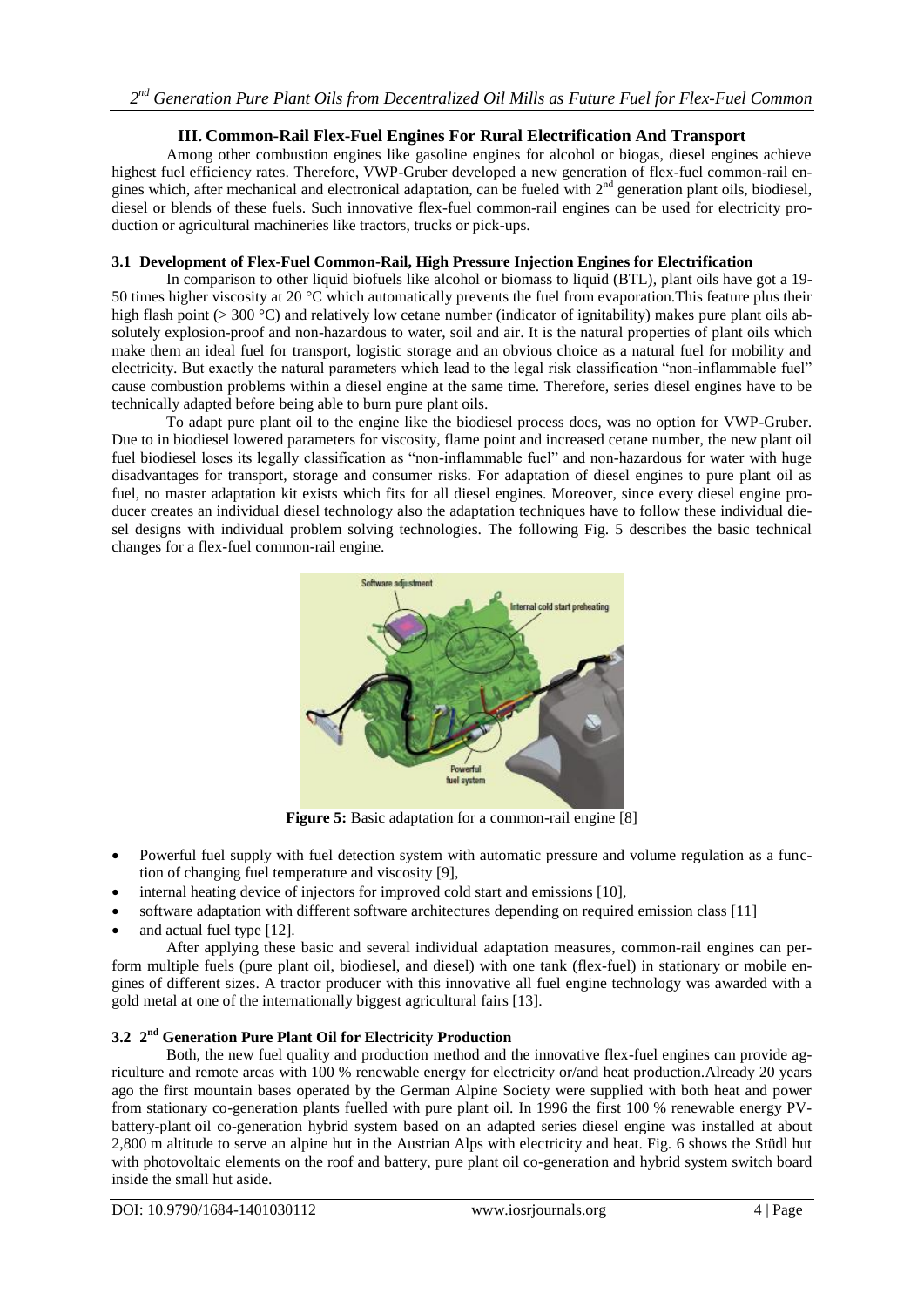*2 nd Generation Pure Plant Oils from Decentralized Oil Mills as Future Fuel for Flex-Fuel Common*



**Figure 6:** Alpine helicopter rapeseed oil fuel transport for adapted plant oil co-generation at Stüdl hut

Today in Germany, Austria and Switzerland more than 60 alpine huts are equipped with pure plant oil cogenerations as standard product in hybrid systems of batteries, photovoltaic, wind- and water power. On alpine huts only pre-chamber engines are used and only rape-seed oil as fuel which stays liquid up to temperatures of minus 10  $^{\circ}$ C [14]. In the following years, direct injection-engines, engines with high pressure injection and other plant oils than rapeseed oil have been developed for electricity production. A milestone project for electricity production with biofuels for agricultural or remote areas is the substitution of fossil fuels by renewable energies on the Galapagos Islands.

After severe ship accidents in 2001/2002 causing death of 10,000 iguanas and other marine species, the Ecuadorian Government has started the initiative "Zero Fossil Fuel for Galapagos Islands Until 2020". In a feasibility study from German GIZ, out of different biofuels (biodiesel, pure plant oil, biogas/wood gas) and different plant oils (palm, rapeseed, jatropha, sunflower, soy) pure jatropha oil was chosen with the best environmental, social and economic balance as ideal fuel to comply with the highest technical and environmental requirements on Galapagos Islands [15].

In a pilot project and in cooperation with the Ecuadorian Ministry for Energy and Renewable Energy and the German Ministries for Environment and for Development Aid, VWP-Gruber installed two jatropha oil gen-sets on the smallest inhabited Galapagos Island Floreana in 2010 and maintained it until 2014. On Floreana Island, 100 % solar energy is used by combining photovoltaic and photosynthesis. 21 kWpeak photovoltaic harvests the actual solar radiation during the day while two 69 kWel. Generators using jatropha oil as stored solar energy build the grid and add electricity for peak electricity demand or for periods with no solar light or empty batteries. For more than 18,000 monitored hours for each flex-fuel engine, the jatropha oil gen-sets used 100 % jatropha, diesel or a blend and showed no technical failures. Fig. 7 illustrates the installed generators.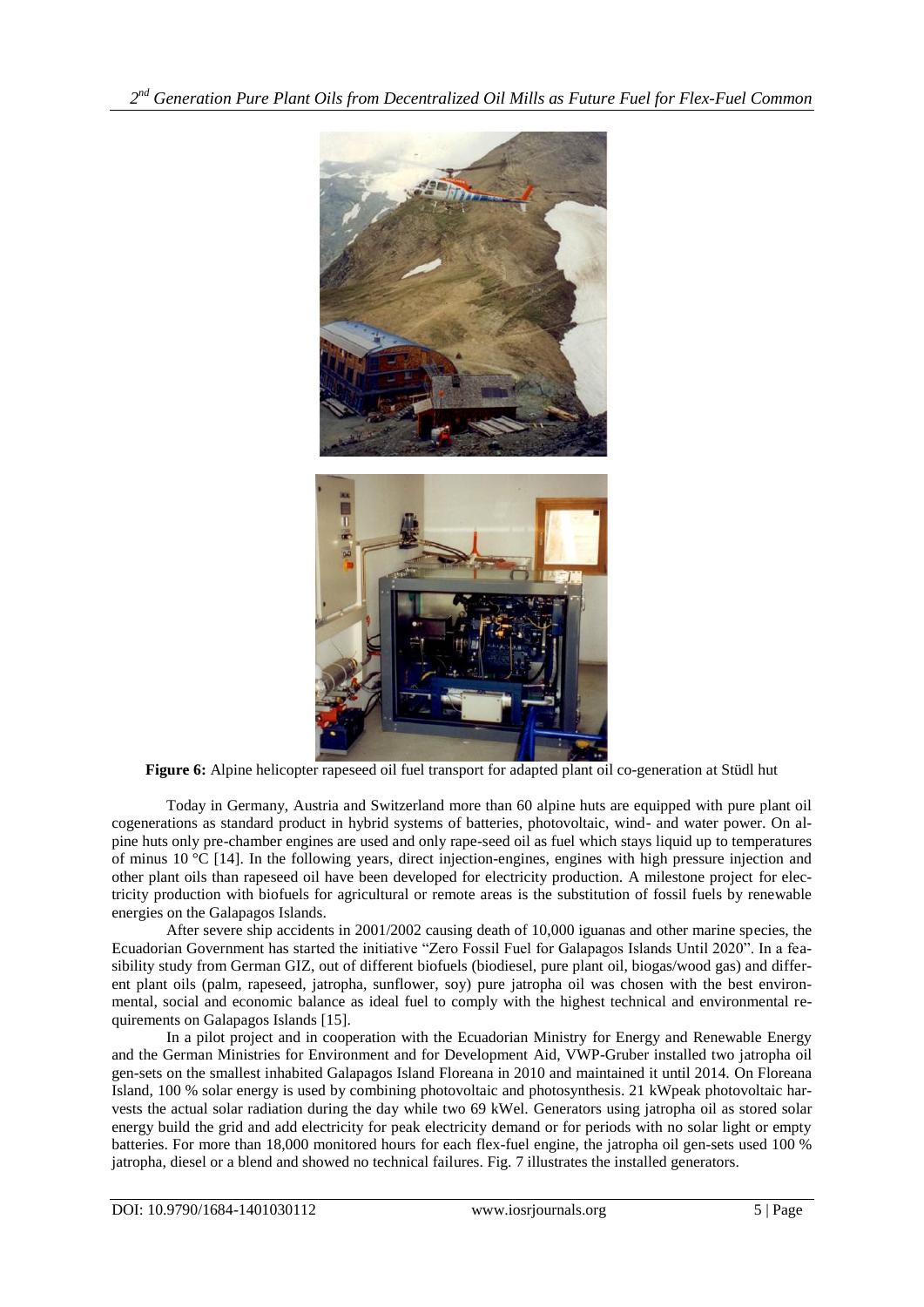*2 nd Generation Pure Plant Oils from Decentralized Oil Mills as Future Fuel for Flex-Fuel Common*



**Figure 7:** Jatropha gen-sets,  $2 \times 69$  kWel on Floreana

The challenge on Floreana was to establish a 100 % renewable energy off-grid system whose electricity supply exactly covers the electricity demand of a constantly shifting 24 hours' daily load curve of Floreana Island. There are different scenarios and concepts for hybrid system operation to achieve highest PV penetration and lowest engine hour operation at low operational cost. The following Fig. 8 is the example of a scenario how the electricity demand over 24 h (red curve) can be satisfied by the interaction of PV supply (yellow), jatropha oil gen-sets (blue) and charging/discharging batteries (green). The not usable PV share (grey) can be used for a growing electricity demand in the future or for battery charging of electrically operated vehicles or boats.



**Figure 8:** Simulation of Floreana hybrid concept [16]

Although, jatropha oil is considered as one of the most promising future fuels, there were almost no references for pure jatropha oil on long-term engine behaviour or emission results. In Fig. 9, the emission test results of the modified Deutz 1013 BF4M engines for dual fuel operation are displayed. The emission test was conducted on the island in January 2011 with a TESTO 350 M/XL emission tester [17].

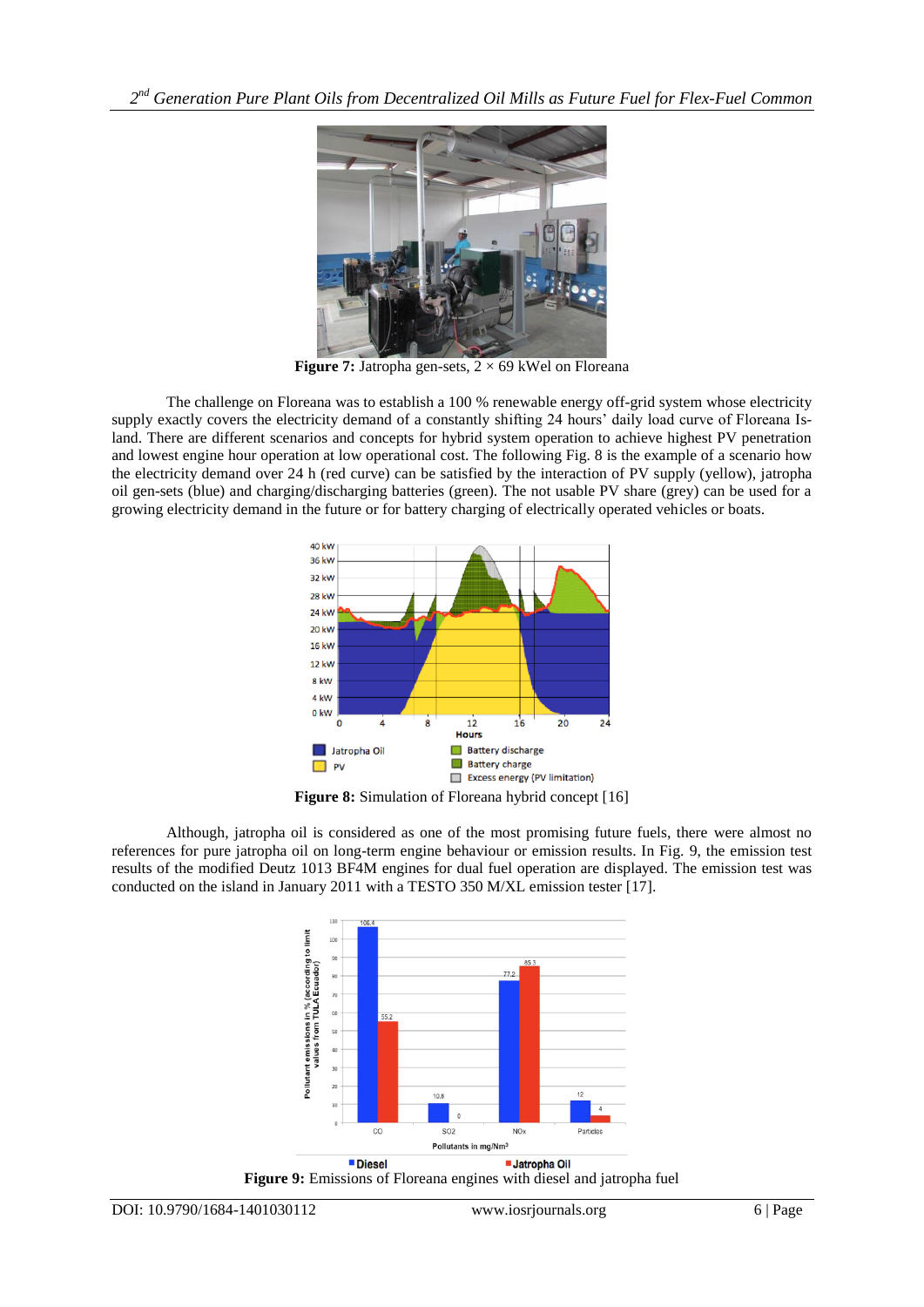# *2 nd Generation Pure Plant Oils from Decentralized Oil Mills as Future Fuel for Flex-Fuel Common*

With the exception of a 5 % exceeding of the CO emission limit in diesel operation, all other emissions for jatropha and diesel operation clearly fulfilled the required local emission standard for Galapagos. Basically, CO and particle emissions of jatropha are half of the emission in diesel mode (particulate emissions have been calculated by the National Technical Institute). Emission for sulphur is zero because there is practically almost no sulphur in jatropha oil. Due to a faster combustion, the NOx emissions of jatropha oil is about 10 % higher than with diesel fuel but still below the required limit for NOx.The fully developed and tested pilot project Floreana will be scaled up in 2016 from Siemens AG at the more than 10 times bigger Galapagos Island Isabela. Fig. 10 presents the planning concept for hybrid system on Isabela Island [18].



**Figure 10:** Isabela hybrid system with photovoltaic, battery and flex-fuel engines

The flex fuel engine technology on Galapagos Island Floreana and the  $2<sup>nd</sup>$  generation jatropha oil fuel production in this respect is a technically evolutionary model not only for the other Galapagos Islands but for any other island or agricultural area in the world to achieve a 100 % sustainable and renewable energy supply. The Galapagos Islands with their long history of evolution, however, seem to be one of the best places in the world to create blue prints of revolutionary technologies with the help of biofuels which are necessary for the transition from the terminated fossil age to an infinite renewable energy era.

### **3.3 2 nd Generation Pure Plant Oil Engines in Tractors**

The immediate use of pure plant oil in agriculture is one of the most obvious applications, since economic and ecological efficiency would be maximised with simultaneous cultivation, production and use of plant oil. Additionally, typical agricultural work and transport premises require a high power demand and energy efficiency which are served up to 100 % with diesel engines and do not leave much vision for electro mobility.



**Figure 11:** John Deere flex-fuel tractor at Poznan Climate Conference in 2009

Technical changes to John Deere tractor shown in Fig. 11 concerning combustion method, injection technology, fuel circuits and other engine parameters are either achieved mechanically or via the engines' software.

Fig. 12 and 13 illustrate one example of an adapted software design. The first figure shows the original software architecture of the turbocharger pressure and the second figure is the adapted design for  $2<sup>nd</sup>$  generation plant oil fuel [19].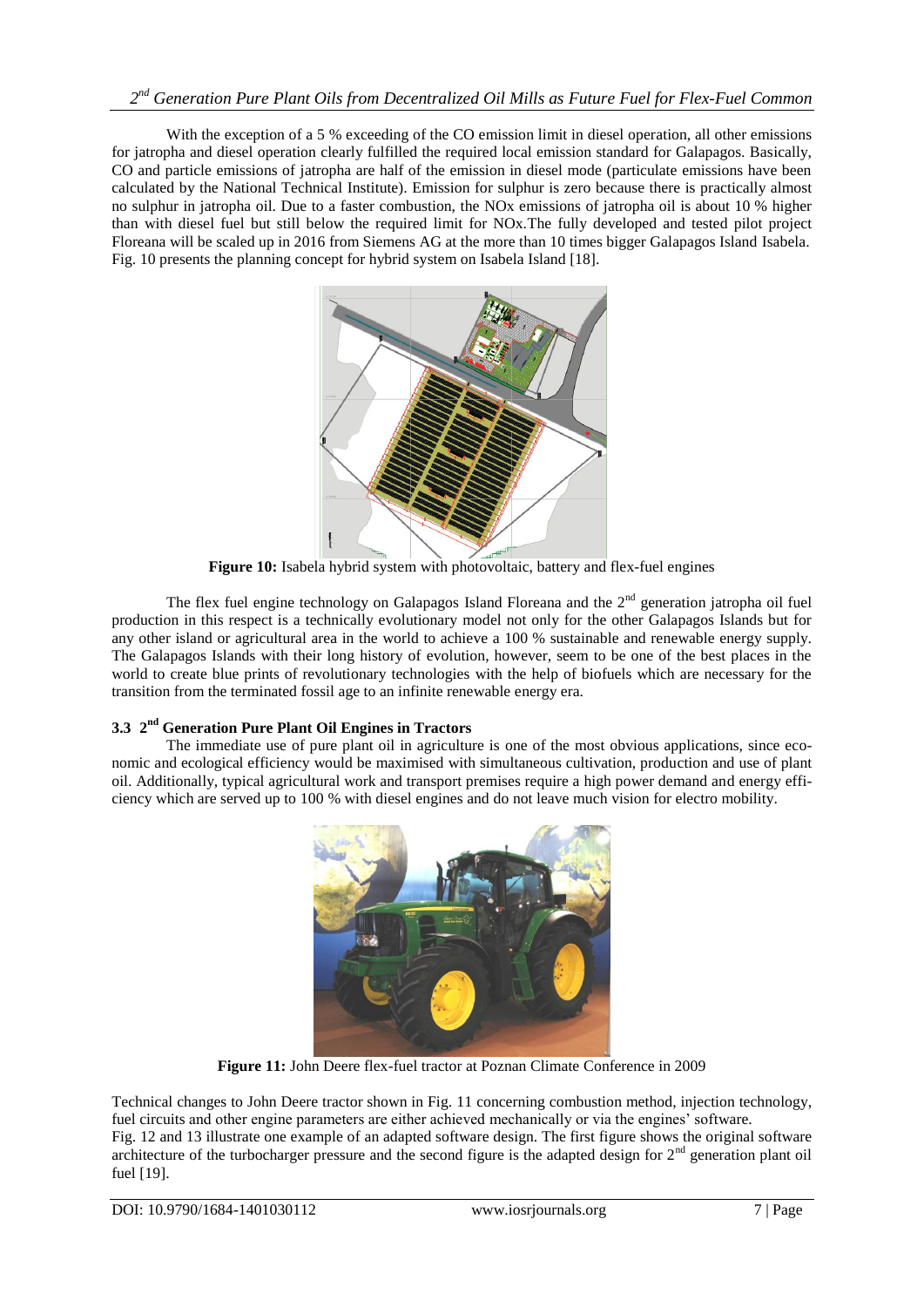

**Figure 12:** Software map of turbocharger pressure original



**Figure 13:** Software map of turbocharger adapted by Dts/VWP

For the whole electronical modifications of a flex-fuel engine more than 20 engine operation tables need a different and specific software mapping. During a R&D and demonstration phase over three years with 16 John Deere tractors in four European countries, the emission classes TIER 3A, 3B, 4 interim have been developed and tested. The TIER 3A emission results of diesel and four other plant oils measured in conformity of 97/68 EC are displayed in the following Fig. 14.



**Figure 14:** Limited emission results of stage 3A common-rail engine with diesel and different plant oil fuels [20]

All limited CO, NOx/HC and Particulate emissions comply with Tier 3A level which will be valid in many countries of Latin America, Africa and Asia in the next future. For agricultural mobility in these areas, a tested and reliable all-fuel tractor and engine generation already exist which can be operated with various 2<sup>nd</sup> generation plant oils.

# **3.4 2 nd Generation Pure Plant Oil Engines in Rural Transportation**

Agricultural areas around the world which are hard to provide with fossil fuel mostly are ideal areas for growing plant oil. Therefore, VWP-Gruber and partners decided to develop and offer to these areas a commonrail engine technology for light transportation vehicles (pick-ups) which can use 100 % domestic  $2<sup>nd</sup>$  generation plant oil as well as diesel, biodiesel or blends of all fuel types [21]. The R&D project started with an investigation of the dynamic injector and spray behaviour in a high pressure chamber using different plant oils with varying viscosities [22]. Then it focused on the most sold and most modern 1.6 l and 2.0 l VW common-rail engines with sophisticated exhaust gas emission treatment systems. In Fig. 15 a pick-up VW Amarok with 2.0 l common-rail engine is performing an emission test at a test stand for dynamic emission testing.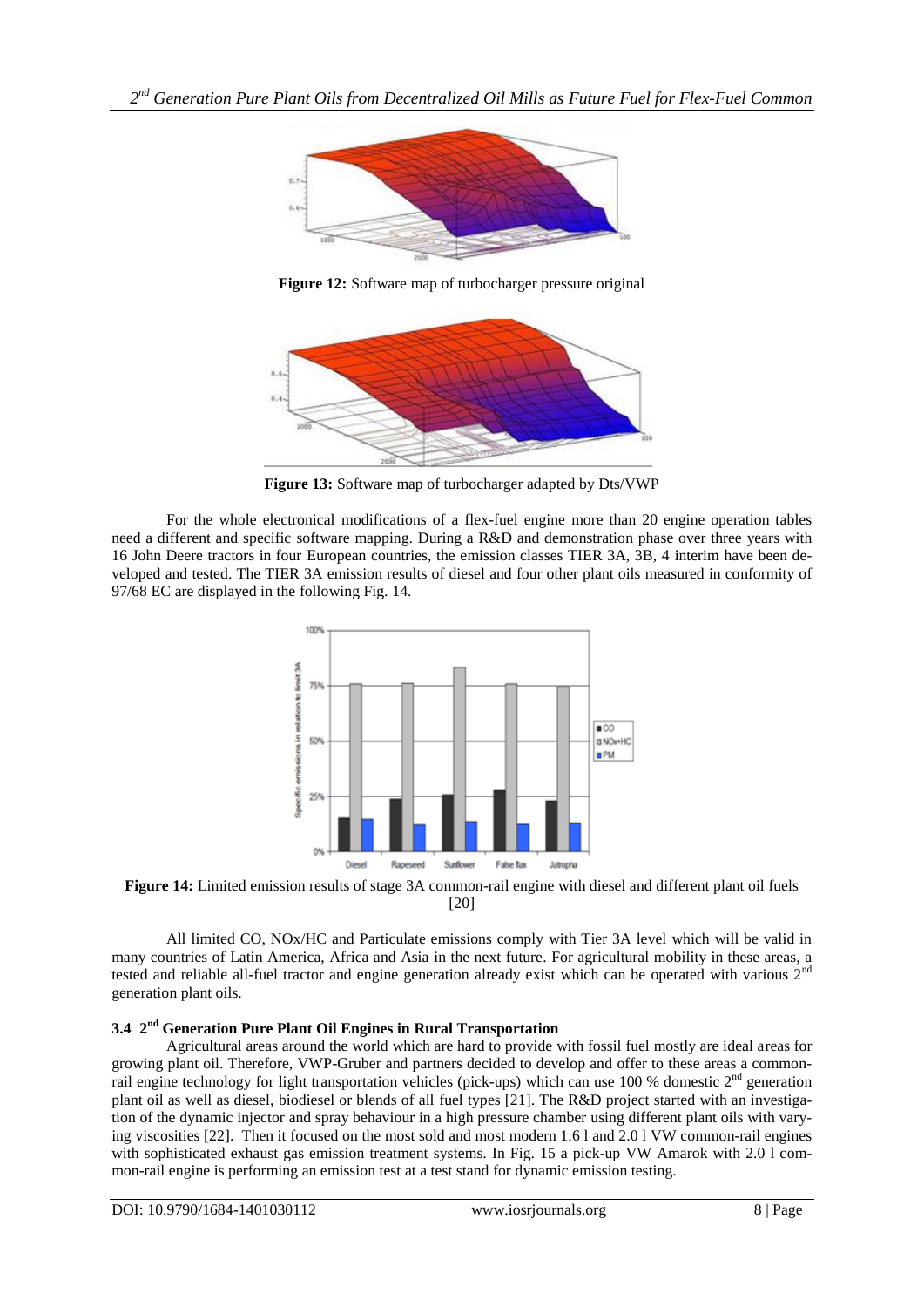

**Figure 15:** Emission testing of Amarok 2.0 l at exhaust roller dynamometer test bench

To prepare for the international market the functionality of the VW common-rail engines and emissions have been tested with diesel and several plant oils. The Amarok warm-start emission tests have been performed with diesel, jatropha oil and rapeseed oil complying with 692/2008/EG city and autobahn test cycle.



Fig. 16 presents the dynamically measured CO, HC and NOx emissions with jatropha oil during the 1,200 sec. lasting 692/2008/EG test cycle at a speed between 0 and 120 km/h. All emissions for NOx, CO, HC and PM stayed within the 100 % limit. At a stationary test bench at the OTH Regensburg basic emission measurements with diesel and 2<sup>nd</sup> generation plant oils have been conducted with a 4-cyl. 1.6 l common-rail engine. The following four figures Fig. 17 to 20 illustrate the break specific fuel consumption as well as the emission levels of CO, HC and PM with varying NOx-emissions due to the variation of exhaust gas recirculation. [23].



**Figure 17:** Comparison of the break specific fuel consumption between diesel and jatropha at a 4-cyl. 1.6 l common-rail engine

.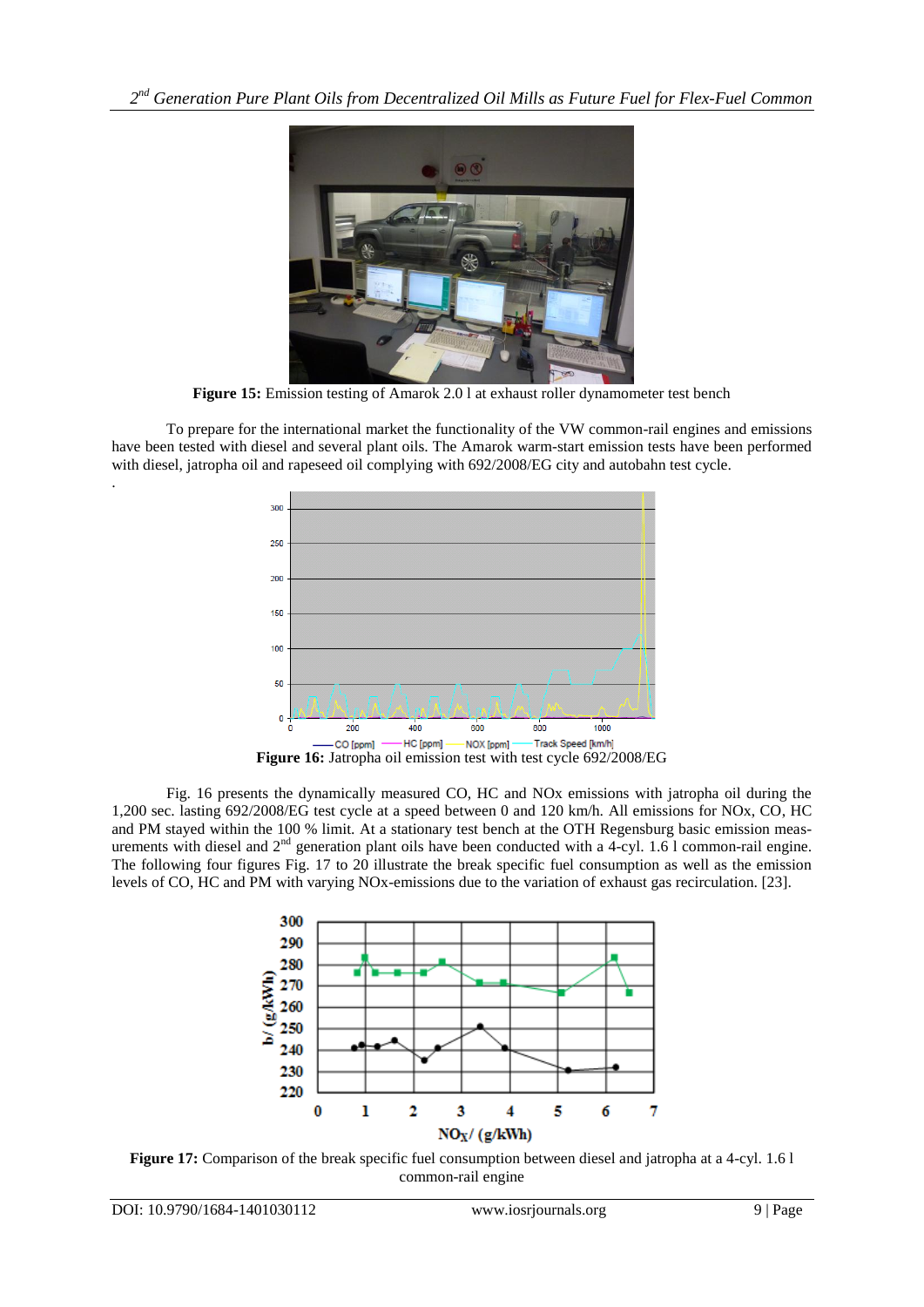

**Figure 18:** CO emission comparison between diesel and jatropha at a 4-cyl. 1.6 l common-rail engine



**Figure 19:** HC emission comparison between diesel and jatropha at a 4-cyl. 1.6 l common-rail engine



**Figure 20:** PM emission comparison between diesel and jatropha at a 4-cyl. 1.6 l common-rail engine

The engine was operated with an injection pattern of two pre-injections, one main injection and one post-injection with a constant power of 12.5 kW at 1500 rpm and 80 Nm. By variations of the exhaust gas recirculation (EGR) and a complementary continuous shifting of the complete injection pattern to earlier crank angle levels it was possible together with slight adaptations of the main injection fuel rate to always keep the centre of combustion mass at 15° crank angle.With such a defined operation mode, a comparison of emission levels between jatropha and diesel fuel at varying EGR rates indicates a general disadvantage of jatropha respective to the break specific fuel consumption (Fig. 17). This phenomenon could easily be explained by the decreased heating value of jatropha compared to diesel fuel.

Figure 18 illustrates higher CO emissions with jatropha by increasing the EGR rate. The reason for this emission pattern is the changed mixture formation with jatropha compared to diesel fuel due the difference in physical properties such as surface tension, viscosity and density. This effect is stronger at higher EGR rates, reinforced by the increased lack of oxygen. In figure 19, the HC emissions of jatropha show a lower level than diesel over the complete EGR variation. The higher oxygen content of jatropha (11%) instead of Diesel (0%) accelerates the combustion and decreases the probability of flame extinguishing, which leads to lower HC lev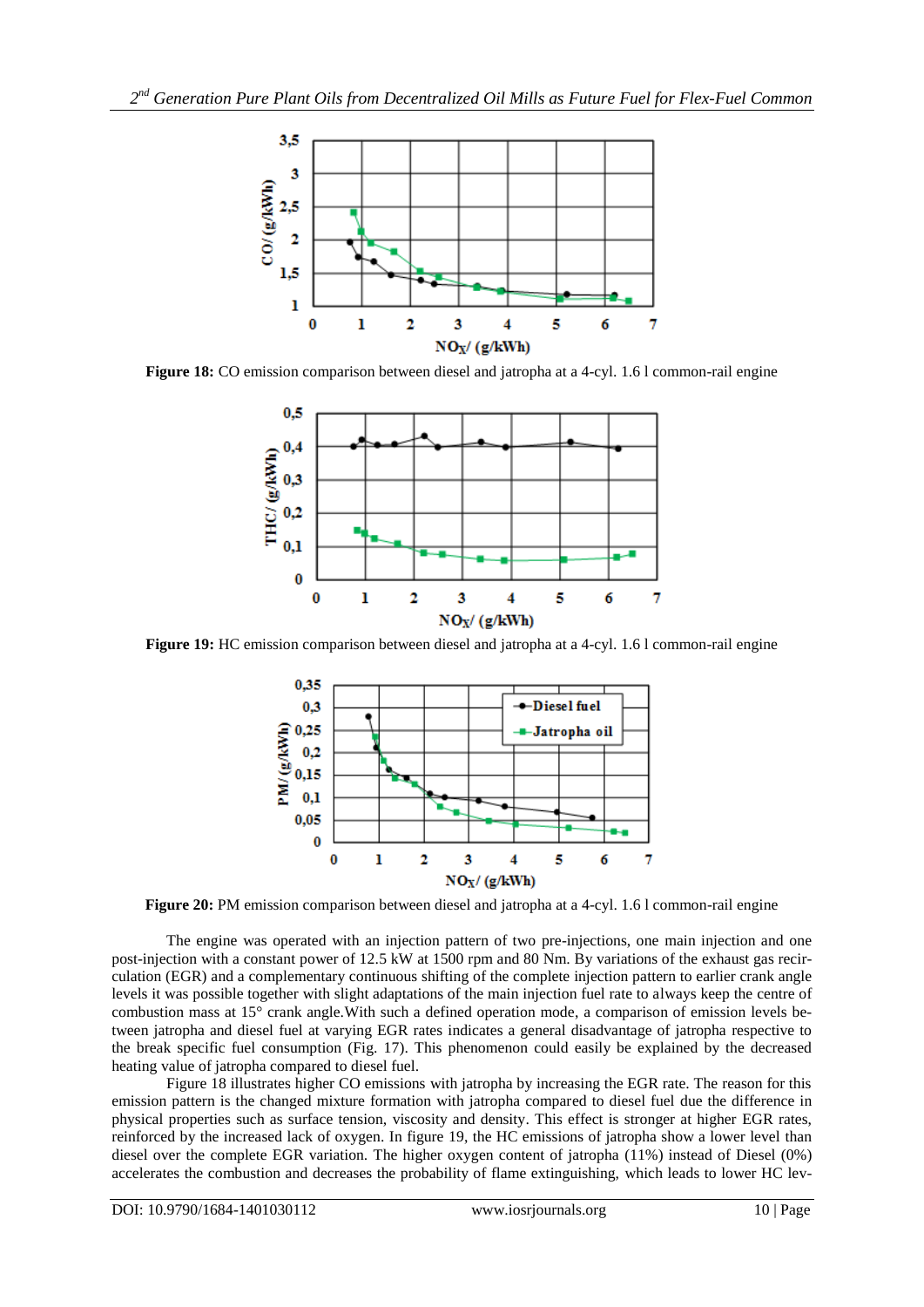els.

The PM emissions are lower due to the higher oxygen content of jatropha which leads to a better soot oxidation. At higher EGR rates the PM emissions of diesel and jatropha are equal (Fig. 20).The NOx emissions with jatropha are slightly higher at the point without EGR, which is illustrated in the figures 17 to 20. This phenomenon is also caused by the high oxygen content of jatropha which leads to a shorter combustion duration and higher combustion peak temperatures. Functionality and emission test programs at a one cyl. high pressure chamber, a stationary test bench and an exhaust roller dynamometer test bench finished the R&D phase. A practical summer/winter- and short/long distance field test was conducted with an Audi A4, A6, Q5, and a VW Amarok to proof the flex fuel functionality of the Volkswagen 2.0 l common rail engine for diesel and different 2<sup>nd</sup> generation plant oils. For rape seed oil, jatropha oil, diesel and plant oil/diesel blends all practical tests over two years finally showed a similar behaviour in functionality, consumption and emission like original benchmark vehicle from Volkswagen/Audi[24].

#### **IV. Conclusion**

The 21 Century will be the century of decarbonisation and transition from finite fossil energies to renewable energies. The "Zero Fossil Fuel for Galapagos Islands" initiative might be a blueprint for a technological evolution to change world's standards for electricity and mobility. Sustainable bio fuels will be necessary for electricity production and heavy or long distance transport. As alcohol or biogas can fuel gasoline engines pure plant oil is a promising option for the diesel engine [25]. Agricultural areas in the world very often are off grid areas with a difficult logistic and reachability and often comparatively poor. Therefore centralized, energy consuming and expensive technically sophisticated industrialized bio fuel strategies like hydrogen, hydro cracking, drop in fuels, or  $3<sup>rd</sup>$  generation fuels mostly are not suitable for agricultural energy purposes. Sustainable  $2<sup>nd</sup>$ generation pure plant oils in DIN 51623 fuel quality from decentralized oil mills are a future fuel for rural areas to provide the demand for transport and balancing power within a 100% renewable energy hybrid system.

In combination with advanced flex fuel engines  $2<sup>nd</sup>$  generation plant oils fulfil latest emission requirements and potentially offer the most comprehensive ecological, economic and social benefits of all bio fuels particularly for agricultural engines [26]. Especially in remote areas with often limited access to engine fuels, multi fuel capacity of agricultural engines gives more options and variances for a multiple and safe fuel supply.So, for the most pestering world problems such as climate change, decreasing resources of fossil energies and the need of providing food, feed and fuel to an increasing world population at the same time to affordable prices,  $2<sup>nd</sup>$  generation pure plant oils especially for the agricultural sector is a conclusive answer.Together with advanced flex fuel engines a change from a centralized finite fossil fuel energy era to a decentralized and infinite renewable energy concept is technically immediately practicable and economically and ecologically feasible.

#### **Acknowledgment**

Part-financing of the following projects is gratefully acknowledged:

Demonstration of 2nd Generation Vegetable Oil Fuels in Advanced Engines (2ndVegOil): European Commission, FP 7 Seventh Framework, 2008-2011

Installation, maintenance and monitoring of two 69 kW el. Jatropha oil generators on the Galapagos Island Floreana: Federal Ministry for Economic Cooperation and Development, Deutsche Gesellschaft für Internationale Zusammenarbeit GmbH, GIZ, Ecuadorian Ministry for Energy and Renewable Energy, 2009-2014

Development of fast running, small volume common-rail-engines for pure plant oil and development and testing of 2<sup>nd</sup> generation plant oils (jatropha, pongamia) at vehicles and test stands (ZIM KF2784402GB2): Federal Ministry for Economic Affairs and Energy, 2012-2015

#### **References**

- [1]. Ch. Breyer, Identifying Off-Grid Diesel-Grids on a Global Scale for Economic Advantageous Upgrading with PV and Wind Power, 5th ARE Workshop Academia meets Industry, Frankfurt, September 25, 2012, page 3
- [2]. DIN V 51605, Fuels for Vegetable Oil-Compatible Combustion Engines. Fuel from Rapeseed Oil -Requirements and Test Methods, Berlin, July 2006
- [3]. Ch. Guillot, 2<sup>nd</sup> Veg Oil Project. Demonstration Of 2<sup>nd</sup> Generation Vegetable Oil Fuels In Advanced Engines, in: 18<sup>th</sup> European Biomass Conference and Exhibition, Lyon 2010, pg. 1655-1660
- [4]. G. Gruber et al, METHOD FOR THE PRODUCTION OF A FUEL FROM VEGETABLE OIL, European Patent 2 106 436 B1, 17.09.2014.
- [5]. DIN 51623: Fuels for Vegetable Oil-Compatible Combustion Engines. Fuel from Rapeseed Oil -Requirements and Test Methods, Berlin, February 2015, S. 1-25
- [6]. U. Sonntag, Die Jatropha- Pflanze in Ecuador: Bodenschutz und Energiegewinnung aus einer Hand, in: Boden und Energie, Deutsche Gesellschaft für Internationale Zusammenarbeit GmbH (GIZ), Hrsg., Dezember 2015, S. 3f
- [7]. G. Gruber: Pure Jatropha Oil for Power Generation on Floreana Island/Galapagos: Four Years' Experience on Engine Operation and Fuel Quality, in: Journal of Energy and Power Engineering, 8, May 2014, S. 929-938)
- [8]. A. Kunz, John Deere: Einsatz von Rapsölkraftstoff in landwirtschaftlichen Traktoren, Kloster Banz, November 2008, S. 8
- [9]. G. Gruber, Diesel Internal Combustion Engine to be Operated with a Variety of Fuels, Patent EP 2035683, 12/2009
- [10]. G. Gruber et al., Diesel Combustion Engine, Patent EP 2098719, 9/2009